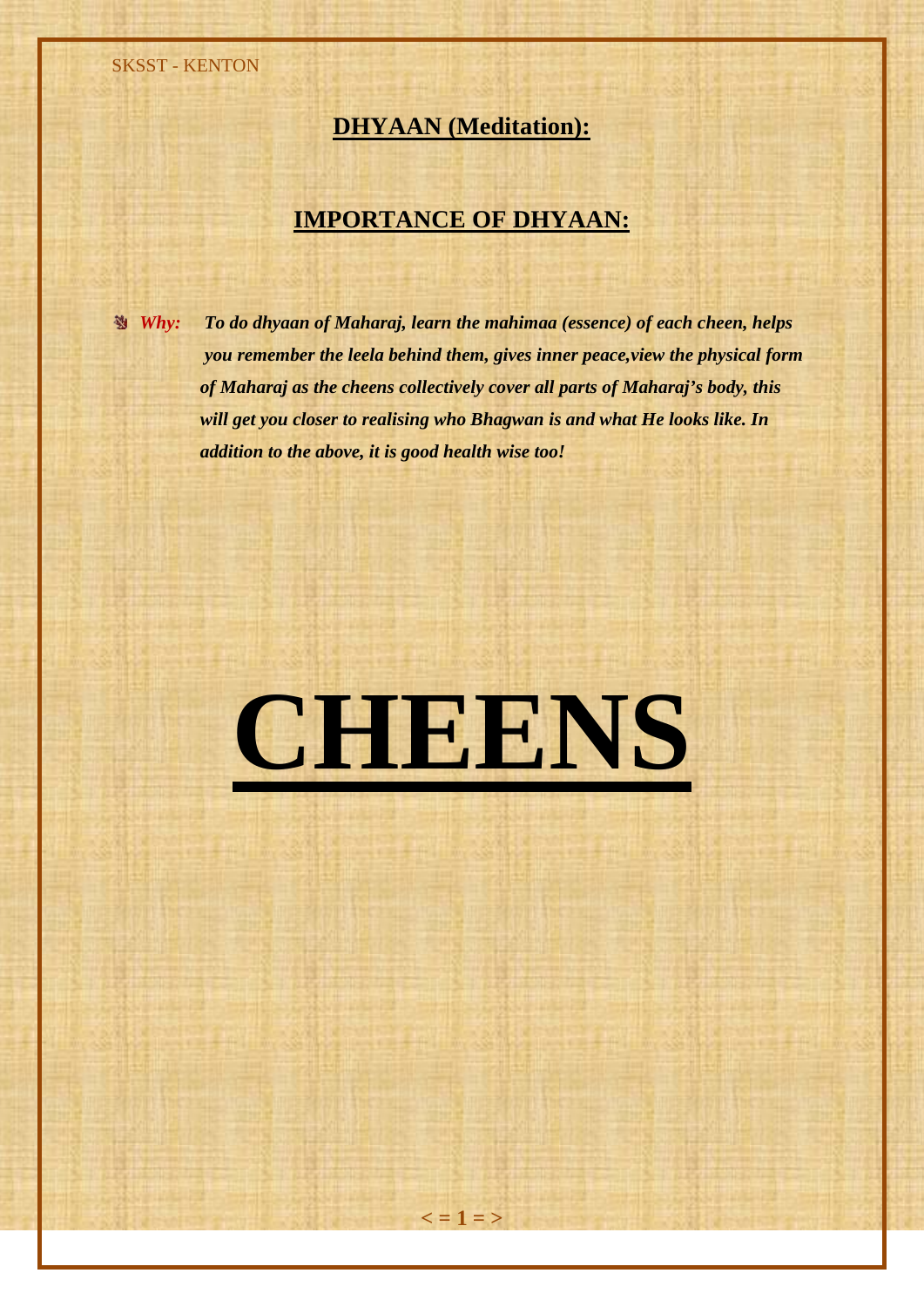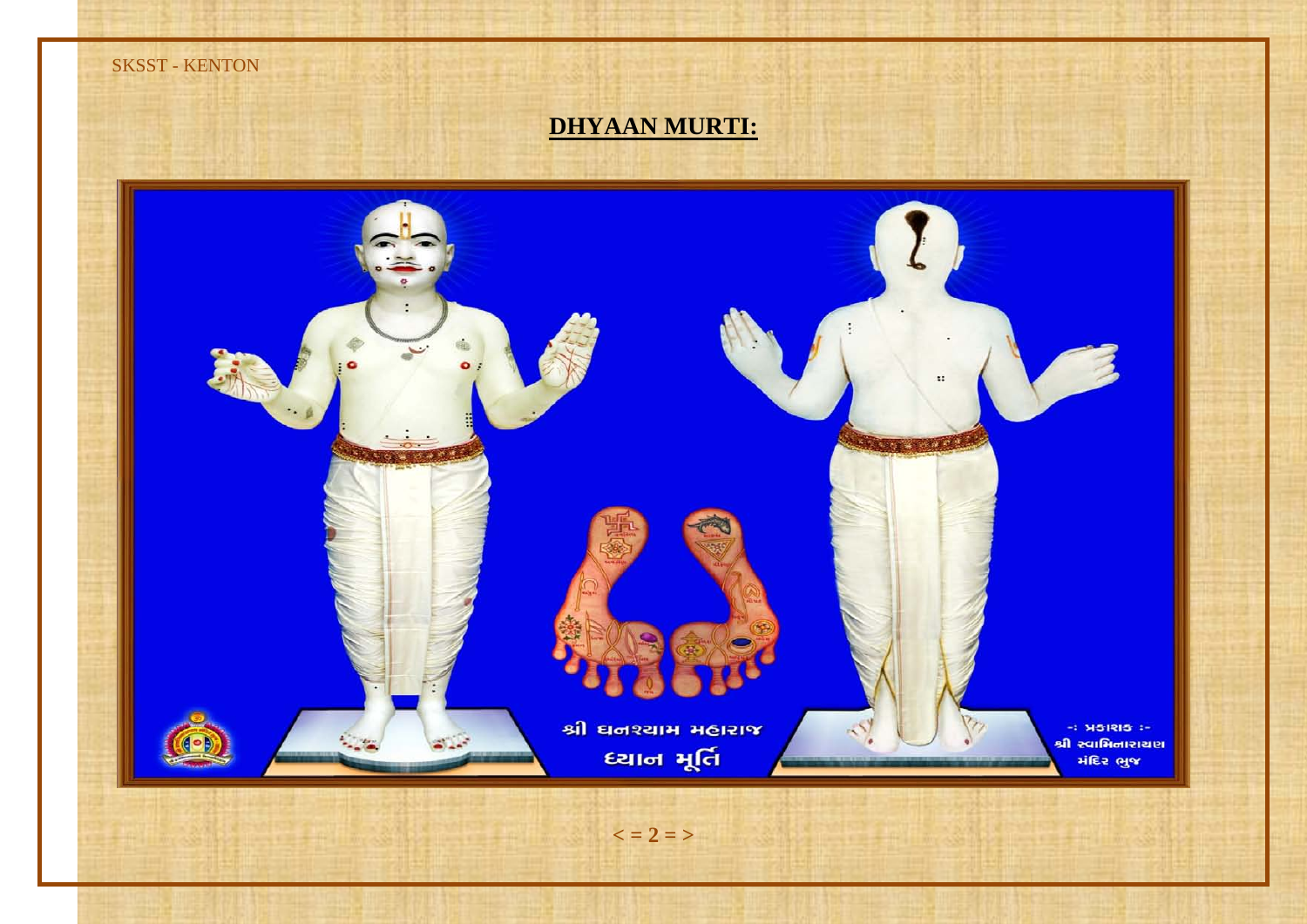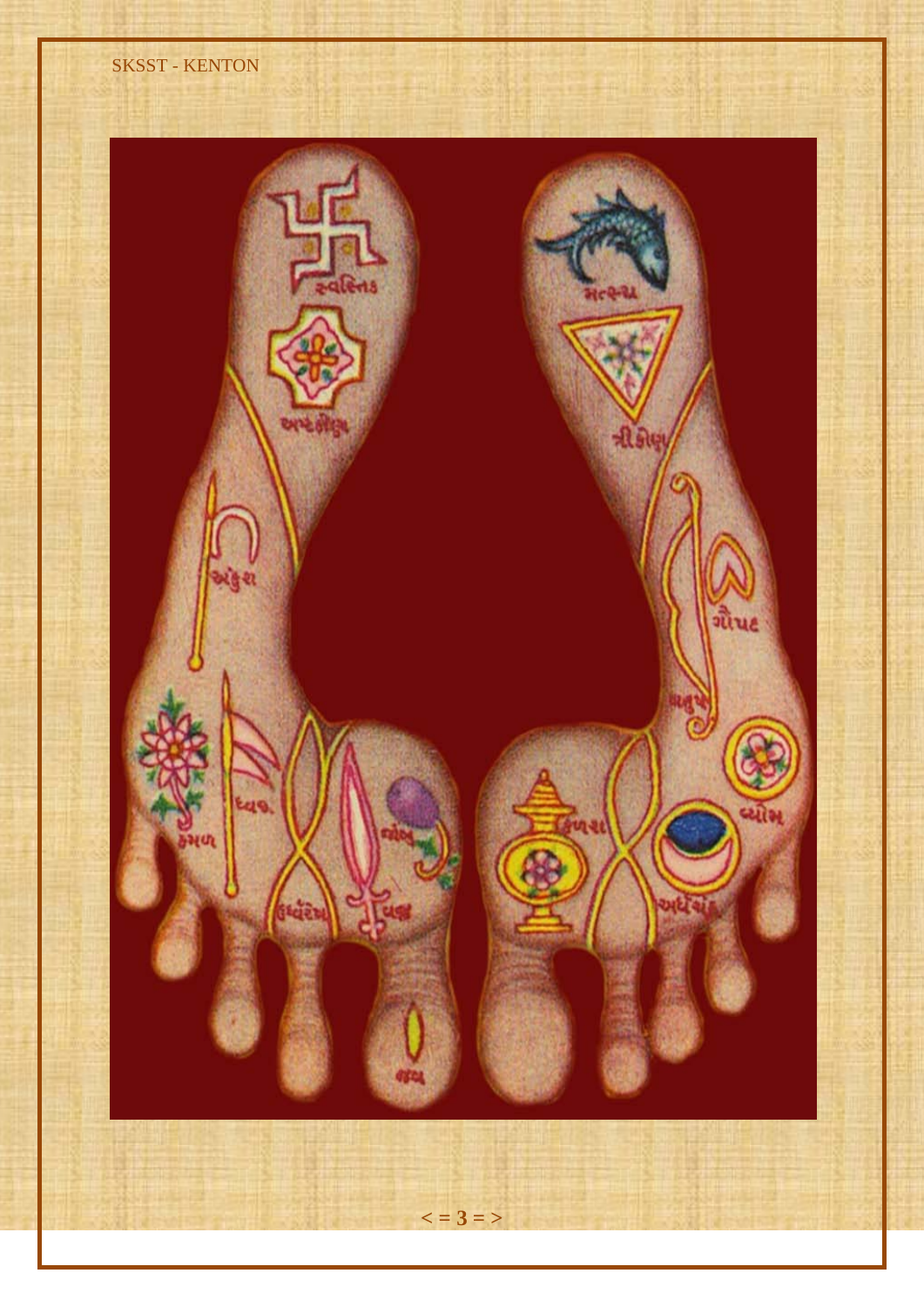# **CHEENS:**

- \* Cheens are distinctive marks on Maharaj's body some of which are natural and some which are scars.
- There are 52 cheens on Maharaj's body.

# **16 CHARAN CHEENS:**

There are 16 cheens in total on Maharaj's feet. This includes 9 cheens on the right foot and 7

 $\leq$  = 4 = >

cheens on the left foot. Therefore, there are various benefits of

meditating on these different 16 cheens.



All these benefits are described in details below;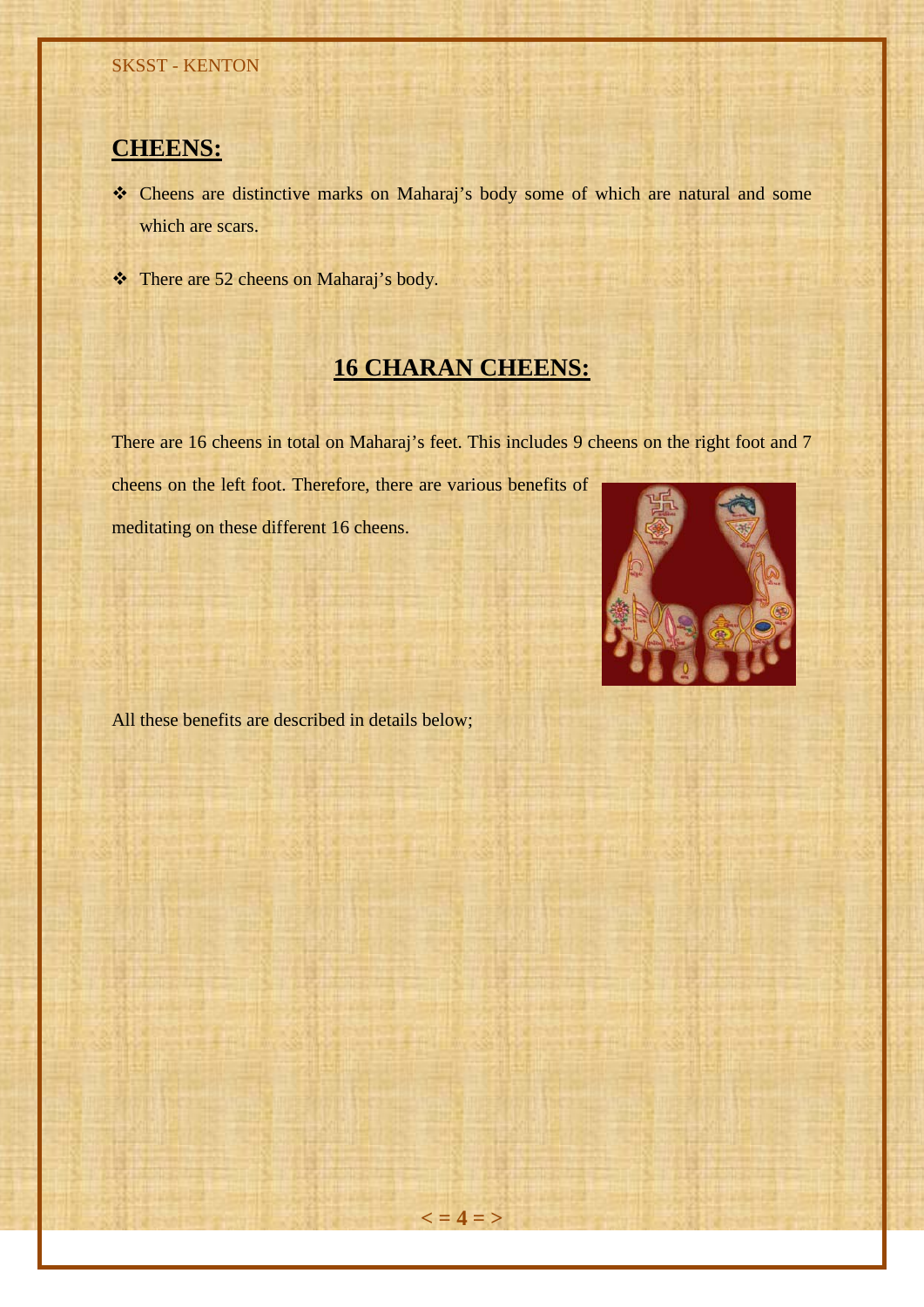# **RIGHT FOOT CHEENS:**

#### *JAV:*

A devotee who meditates on the JAV foot mark of the Lord Shree Hari, his/her all the sins gets destroyed. Moreover, he starts realising the true nature of atma and parmatma.

## *JAMBU:*

A devotee, who meditates on the JAMBU foot mark of the Lord, never gets entangled in these materialistic miseries of the world and his/her heart experiences the divine oneness with the ultimate form of the Lord.

#### *VAJRA:*

A devotee, who meditates on this particular foot mark of the Lord Shree Hari, his /her bad sins are destroyed and forgiven and then his/her heart and soul is able to concentrate in the ultimate form of the Lord Shree Hari.

### *KETU / DHWAJ:*

A devotee, who meditates on this foot mark of the Almighty, which is flag like, his/her all desires (Kama) pass away, he/she gives up all worldly happiness and attains AKSHARDHAAM the dwelling place of the Lord.

# *S* **PADMA/ KAMAL:**

A devotee, who meditates on this Padma, foot mark of the Lord, attains the characteristics of padma (Lotus flower). The Lotus, even though it remains in contaminated water, remains detached from it. In the same way, the devotee who meditates on the padma footmark lives in this contaminated world but never gets affected by it and does not fall victim to its vices.

## *ANKUSH:*

A devotee who meditates on this ANKUSH foot mark of the Lord is able to control the elephant like mind of himself /herself with great efficiency. The mind and heart of the human is termed as elephant because it is very difficult to control them.

 $\leq$  = 5 = >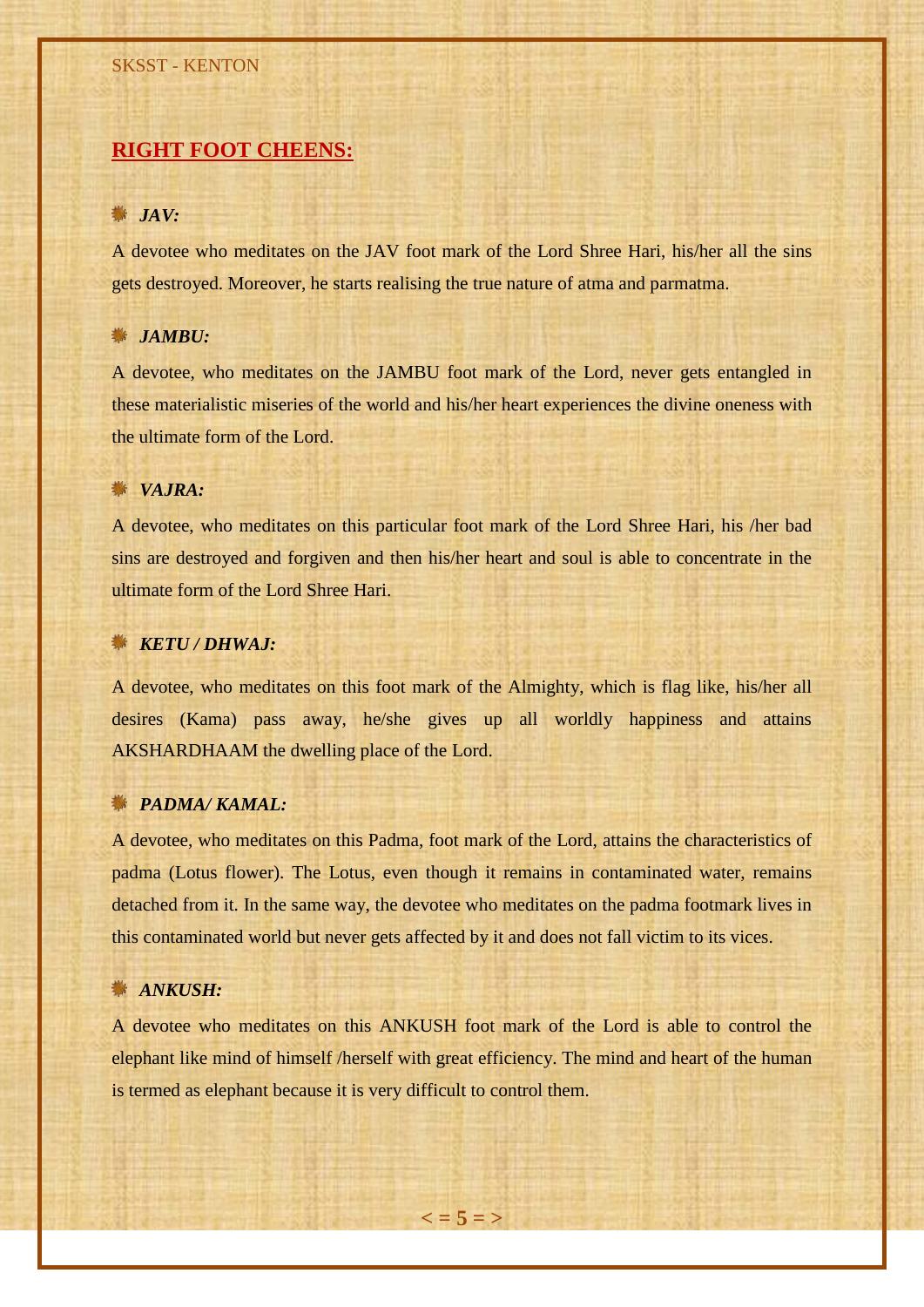### *UDHAVREKHA:*

A devotee who meditates on this particular foot mark attains URDHVAGATI as he attains the dwelling of Purna Purshottam Narayan, the ultimate forms of all the incarnation, the ultimate form of all the incarnation, the son of Shree Bhakti and Dharma, Ghanshyam. This dwelling place is called AKSHARDHAAM, it is attained on getting Moksh (salvation).

# *ASHTAKON:*

A devotee, who meditates on this foot mark of the Lord attains the fruit of ASHTANGYOG. What is this Ashtangyog? Its details are given in:

1. Yama 2. Niyam 3. Ashan 4. Pranayam 5. Prathayariar 6. Dharm 7. Dhyam 8. Samadhi. These are the eight different sections of Ashtaangyog. But by meditating on the Ashtakon, the divine fruits of all the eight sections of Ashtaangyog is attained with great ease. The devotee who meditates on Ashtakon attains Akshardhaam penetrating the obstacles (avaran) of astavarna.

These obstacles of astavarna includes;

1. Earth 2. Water 3. Light 4. Air 5. Sky 6. Proudness 7. Importance 8. Nature.

# *SWASTIKA:*

A devotee who meditates on this particular foot mark of the Lord gets his / her all sins destroyed and forgiven. Ultimately, he attains Moksh, with ultimate Happiness, respect and goodness a soul and desire for.

 $\leq$  = 6 = >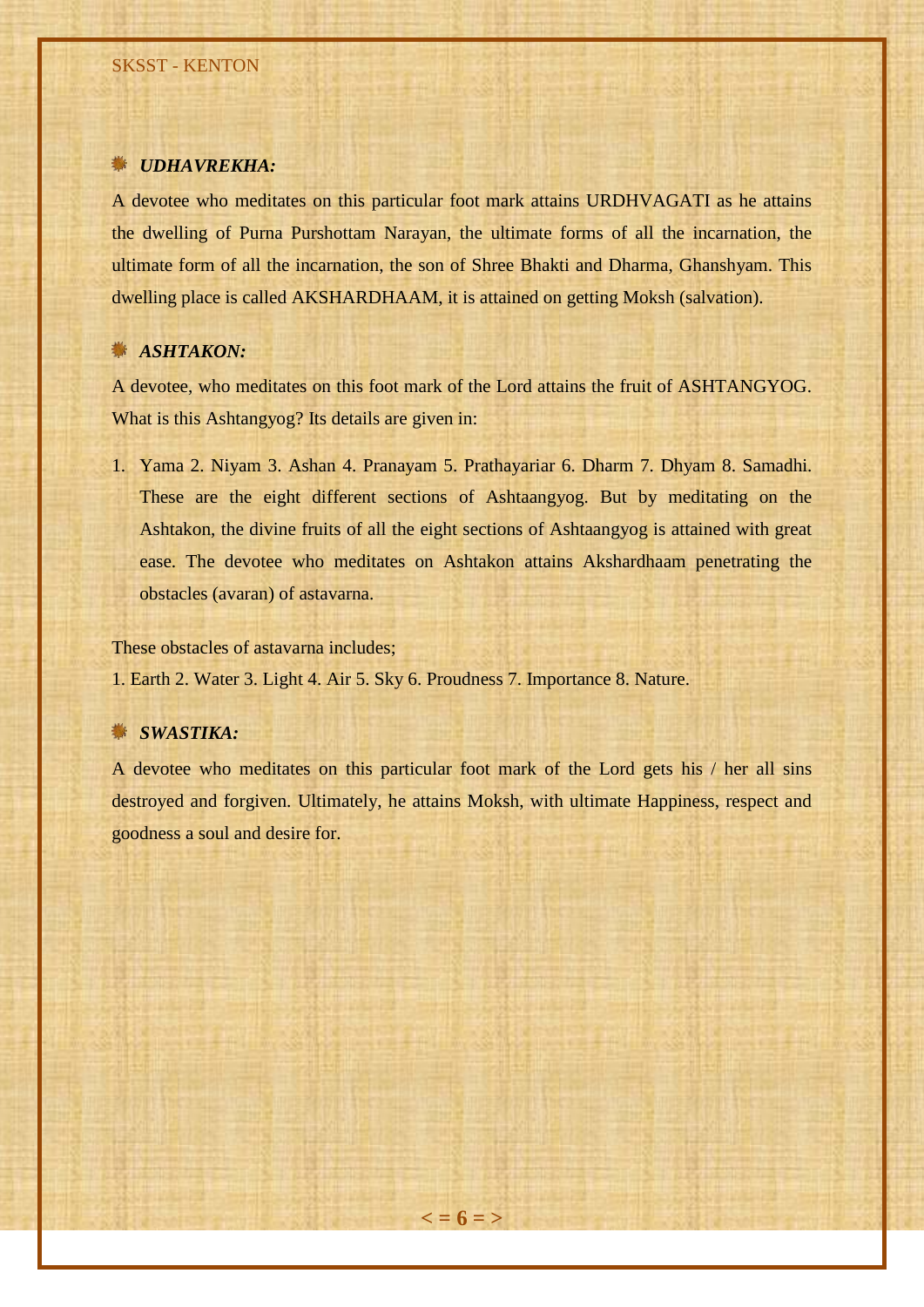# **LEFT FOOT CHEENS:**

#### *KALASH / KUMBH:*

A devotee who meditates on this foot mark of the Lord always remains on the top like a kalash does. And ultimately attains the top-most position a soul can desire for Akshardhaam.

### *ARDH-CHANDRA:*

A devotee who meditates on this foot mark of the Lord is blessed with the divine knowledge. Like a flower blossoms on the sight of Ardhachandra (Half moon) the devotee blossoms and gets enlightened with the ultimate happiness and knowledge.

#### *<u></u> VYOM*:

A devotee who meditates on this foot mark of the Lord attains the desire less state of mind and attains ultimate goal of human life in Akshardhaam.

#### *GOPADH:*

A devotee who meditates on this Gopadh foot mark of the Lord, swims across the Gopadh like ocean of LIFE with great ease.

#### *DHANUSH:*

By meditating on this foot mark of the Lord, a devotee wins over all the desires (enemies) of the materialistic world and he / she is never disturbed by petty desires (enemies) of this world.

## *<u></u></del> TRIKON:*

By meditating on this foot mark of the Lord, a devotee attains the SPRITUAL BODY (Bramay) by avoiding other three perishable bodies namely; Shtool, Shukshma, and Karan. After attaining the ultimate body, the devotee remains in the service of the Almighty Lord SHREE SWAMINARAYAN.

### *MATSYA / MEEN:*

Meen (Fish), by meditating on this foot mark, a devotee attains the characteristics of the meen (fish) which remains in the water but still detached. In the same way, devotee also leaves in the world but remains unfelt from its vices and fruits.

 $\leq$  = 7 = >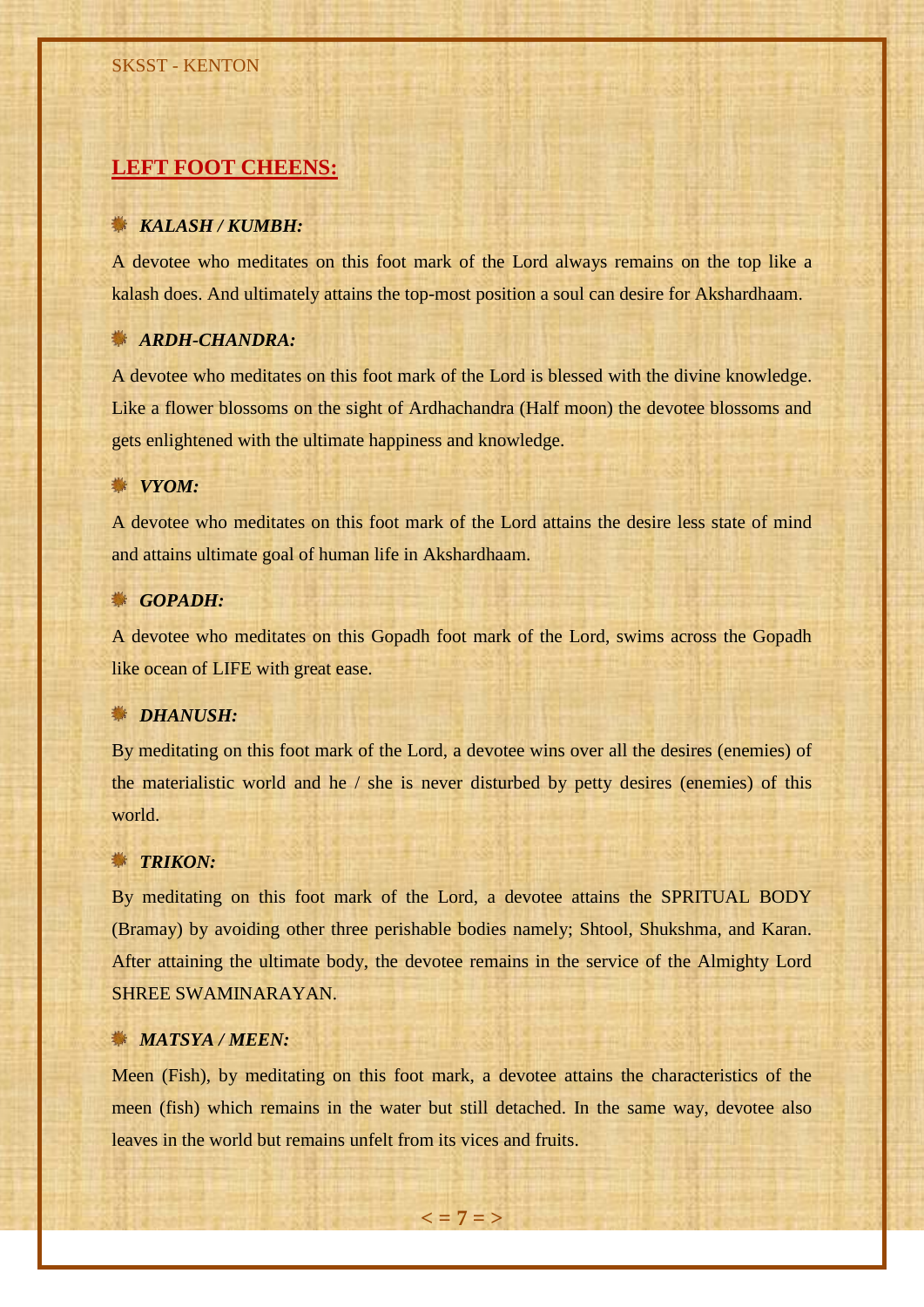#### SKSST - KENTON

For a game or short quiz to test yourselves on these cheens, check out the link that follows; **<http://www.swaminarayansatsang.com/library/Interactive/lotusfeet.asp>**

### **CHEENS:**

#### **FEET TO WAIST:**

- **10 cheens on His toes Roam-na cheen**
- **2 cheens on the outer side of the left foot near the vyom**
- **2 cheens from His chaakadi**
- **1 cheen on His right big toe under His nail**
- **2 cheens on both His outer ankles**
- **1 cheen on the outer side of His left Knee**
- **29 1 cheen on His right thigh**
- **2 cheens where His dhoti is tied**

**Explanation of each cheens from ankle to waist:**

- **Roam-na cheen are the group of hair follicles per toe.**
- **Outer side of left foot is near the Vyom.**
- **EXA** Chaakadi's are champals without straps and has a knob like head between the first **two toes. Explain to the group members what chaakadi's are.**
- **Both outer ankles are from sitting down.**
- **EXECTE IS NOT A THE EXECTE IS SHOWN IN THE PICTURE BELOW. It is due to how Maharaj sat when He was eating. It shows the position when Maharaj's right leg is up and left leg is bent and the left knee is touching the floor / baajot.**
- **Dhoti cheen – Maharaj turned the side bits over whilst tying a dhoti and this is how the 2 dhoti cheens occurred.**

 $\leq$  = 8 = >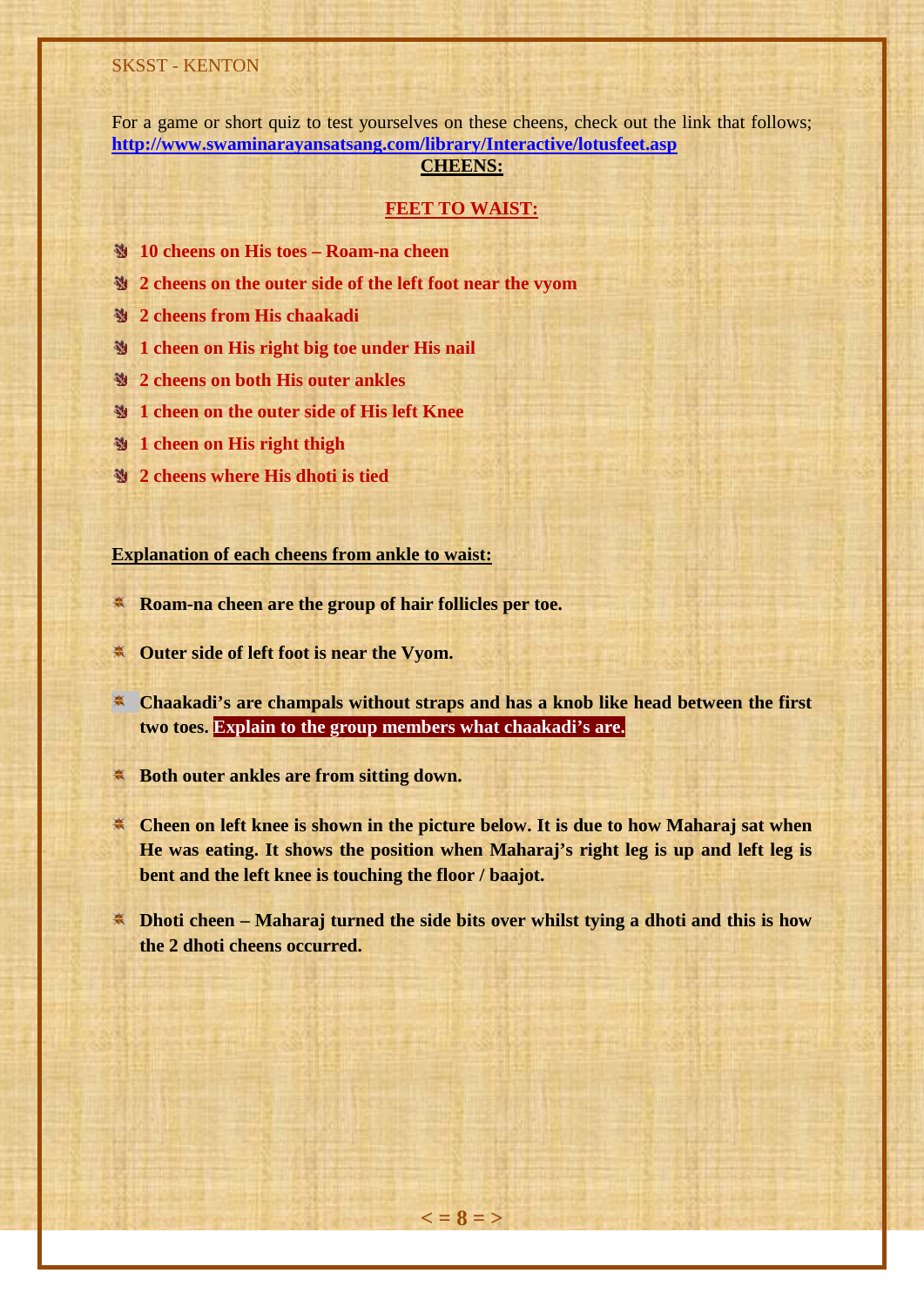

**Cheen on His right thigh is from a leela that Maharaj did when He was young (Khampa Talavdi).**

**Once, Ashwini Kumar who is the Dev of medicine wanted darshan of Maharaj. When Maharaj went to the Mandir, Ashwini Kumar was waiting for Maharaj to come out.**

**After Maharaj gave him Prashaad, Maharaj then realised Ashwini-kumar's icchha (wish) of seva and darshan.**

**Maharaj purposely fell off the tree in Khaampa- Talaavadi. Maharaj got a cut on His right thigh, Ashwini Kumar came to do Seva by bandaging Maharaj's wound. When Dharmadev and Bhaktimata and the rest of the family found out they were worried. Later on when they opened the bandage the wound has healed. The scar on His right thigh is from this leela.**

 $\lt$  = 9 = >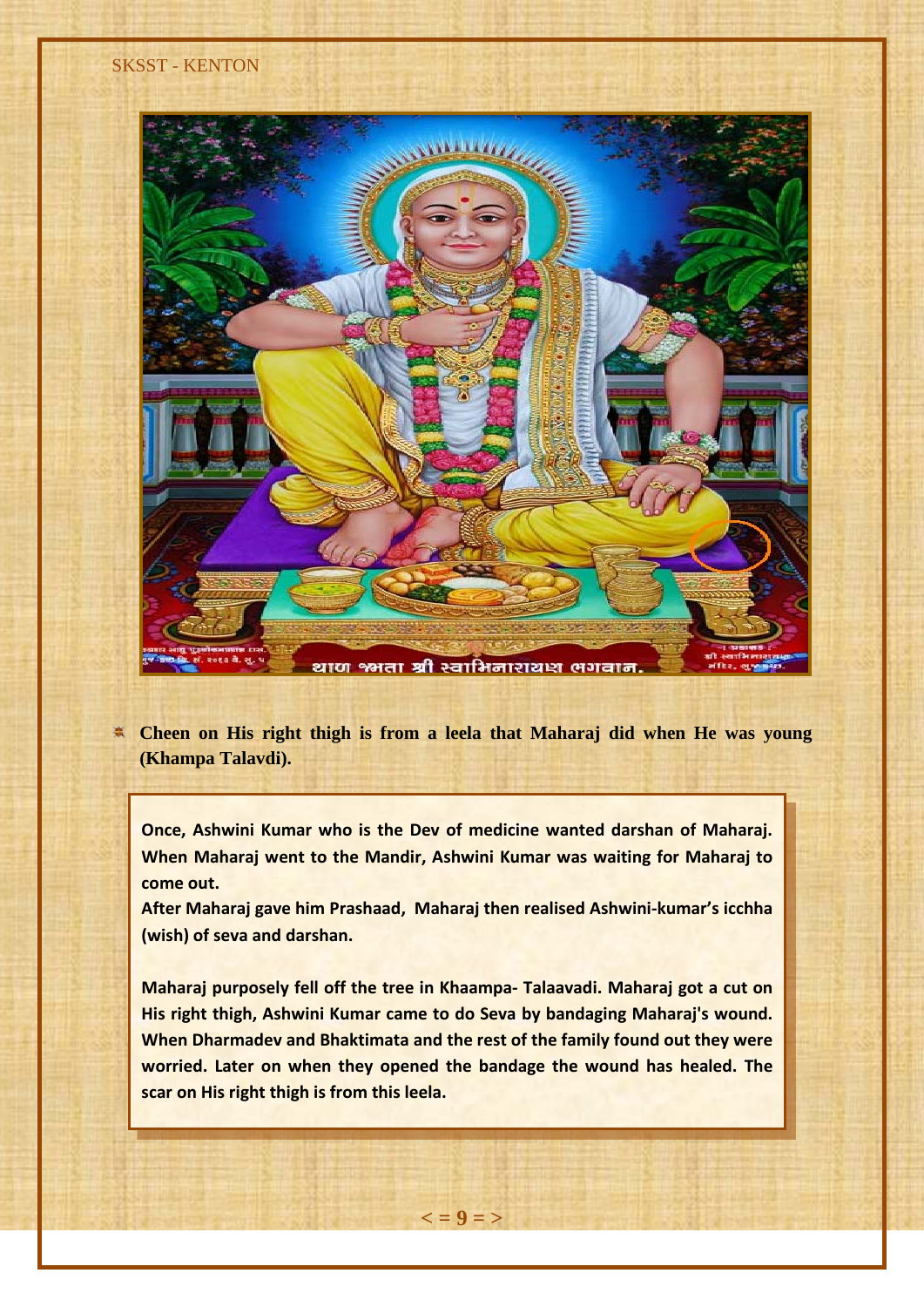#### **WAIST TO SHOULDERS:**

- **1 cheen across His bellybutton – trivari cheen (3 creases)**
- **2 cheens on His upper arms - Chaap ( padma = right and shankh = left )**
- **2 cheens on His forearms – Chaap ( gadaah = right and sudarshan chakra = left )**
- **1 cheen in the middle of His chest –Shreevatsal cheen**
- **1 cheen on the left side of His chest – Ardha Chandra cheen**
- **2 cheens on both sides of His chest ( gadaah = right and sudarshan chakra = left )**

**Long time back, The rushis wished to hold a yagna, but couldn't decide which God to offer the poojan to. So there was a discussion about this and all the Devs and Rushis present decided that they need to get to the bottom of this issue. So they nominated Bhriguji, who was one of Brahma's 12 sons, also brother of Narad. He was wise and neutral natured.**

**He went to Kailash the dham of Shiv Bhagwan. He did not do darshan or naman to Shiv Bhagwan and did not greet him. He just stood there. This angered Shiv Bhagwan, who arose furiously and chased Bhriguji with his trishul. Bhriguji ran away to Brahmlok and decided that Maharaj cannot have such krodh and cannot be Bhagwan.**

**Next in Brahmlok, Bhriguji met his father and also showed no greetings to him…this angered Brahma so much that he was about to curse his son for showing no respect to him, so Bhriguji ran away to Purushottam Narayan (God Almighty). He decided that Brahma also showed krodh when not shown respect and cannot be Bhagwan.**

**Maharaj was resting and Laxmiji was at His feet doing seva. Bhriguji stood on Maharaj's chest. Maharaj got up at once and welcomed Bhriguji and offered His apologies for not welcoming Bhriguji straightaway. He said "I am so sorry I have such hard coarse hair on my chest, it must have hurt your foot, please forgive me." At once, Bhriguji realised this was truly Maharaj. He in turn apologised to Maharaj and remained at His seva. This is the reason why Ram Bhagwan, Krishna Bhagwan and Swaminarayan Bhagwan all have a cheen called the Shreevatsal cheen in the middle of their chest.**

 $\epsilon = 10 = 5$